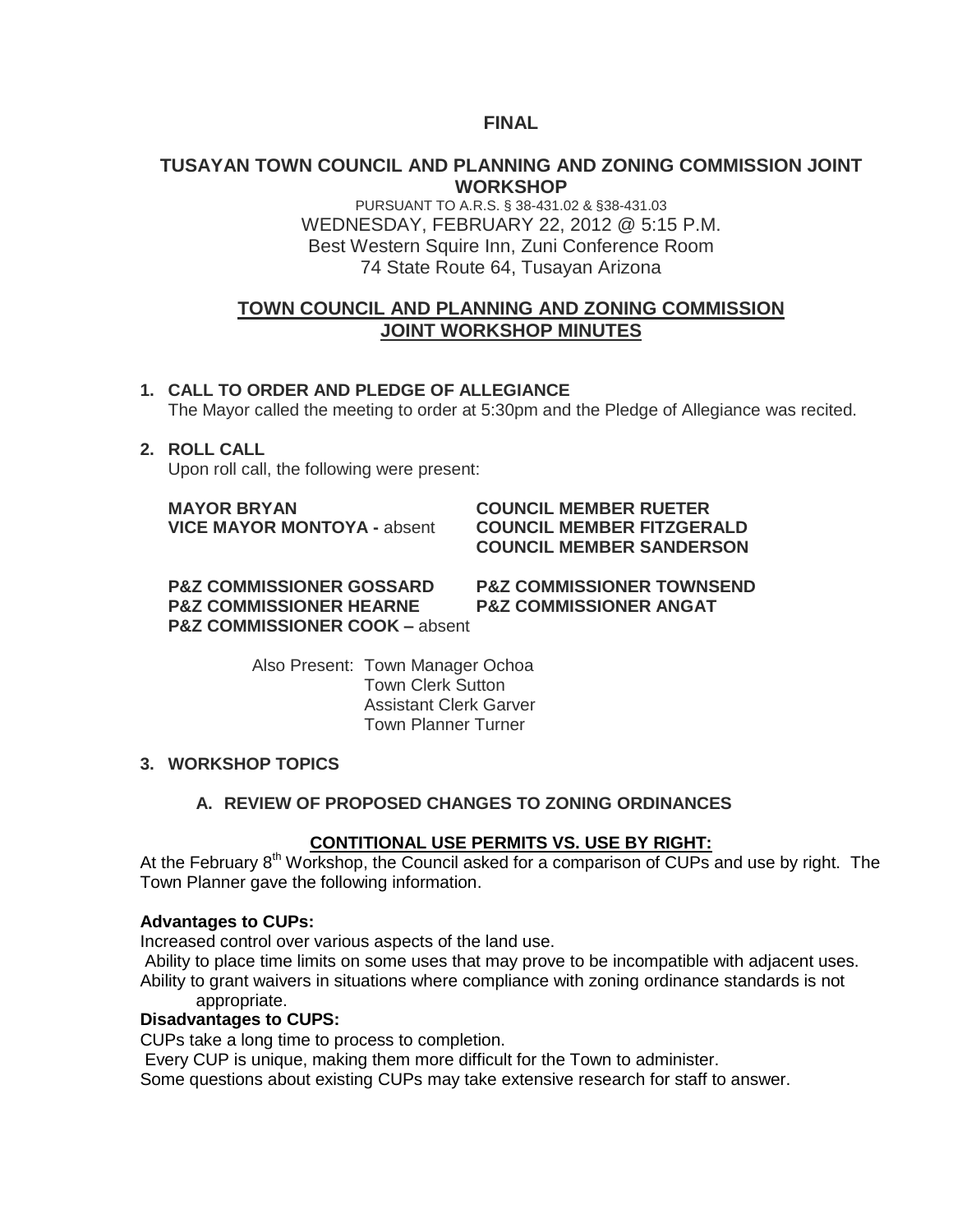Some uses that require CUP approval do not warrant the level of review and scrutiny that is involved. Some uses do not warrant the condition of a time limit.

#### **Advantages to Use by Right:**

Site plan approval process is usually shorter than CUP process, a fact usually appreciated by applicants. Lack of extensive conditions makes approval easier to administer.

Site Plan review can ensure compliance with Zoning Ordinance requirements.

### **Disadvantages to Use by Right:**

Not as much control over the development and use as with a CUP.

Section 8 - The definition of "campground" was amended to include occupancy by park model travel trailers.

P&Z Commissioner Townsend joined the Joint Workshop.

There was discussion about the park models in the campground as the definition of campground had "overnight" in it. The consensus of the group was to preserve the ability for work campers or RV's to be in the campground but not create a park model ghetto and the campground return to traditional uses as housing became more accessible. A newer definition will need to be created in the future as it is unknown when the lack of housing will no longer be an issue. This will be reviewed again.

Section 11 - Note: Red Bold indicates discussion took place and all voted on permitted uses. All others were suggested by the Town Planner and approved by the Council and P&Z Commissioners.

| <b>B.</b> General Commercial Uses                           |              | $CN-2/A$ $CG-10,000$ $CH-10,000$ |                           |
|-------------------------------------------------------------|--------------|----------------------------------|---------------------------|
| 1. Amusement arcades                                        |              | P                                | P                         |
| 2. Appliance and hardware stores                            | $E$ P        | P                                | P                         |
| 3. Auction houses/stores – indoors                          |              | E P                              | $E$ P                     |
| 3. Auction houses/stores/yards – outdoors                   |              | $\mathbf C$                      | $\mathbf C$               |
| (WILL RENUMBER WHEN FINALIZED)                              |              |                                  |                           |
| 4. Auto lubrication and oil change operation                |              | CP                               | $\mathbf{C}$ $\mathbf{P}$ |
| 5. Automotive repair garage                                 |              | CP                               | $\mathsf{C}\mathsf{P}$    |
| <b>6. Automotive service station</b>                        | C            | C P                              | C P                       |
| 7. Automobile sales and services, including rental agencies |              | $\mathbf C$                      | C P                       |
| 8. Bakeries, wholesale                                      |              | $\epsilon$ .                     | C P                       |
| 9. Boat and camper sales and services                       |              | C                                | $\mathbf{C}$ P            |
| 10. Bowling alleys and billiard halls                       |              | CP                               | $\mathbf{C}$ P            |
| 11. Campgrounds                                             |              | $\mathbf C$                      | $E$ P                     |
| 12. Car washes                                              |              | CP                               | C P                       |
| 13. Ceramic studio with outdoor kiln                        |              | $\epsilon$ .                     | E P                       |
| 14. Cocktail lounges and bars                               |              | C P                              | E P                       |
| 15. Contractor's yards                                      |              | $\mathcal{C}$                    | $\mathsf{C} \mathsf{P}$   |
| 16. Convenience market                                      | $\epsilon$ P | $\epsilon$ P                     | $\mathbf{P}$              |
| 17. Drive-in restaurants                                    |              | $\mathbf{P}$                     | $\mathbf{P}$              |
| <b>18. Drive-in theaters</b>                                |              | $\mathbf{c}$ .                   | $\mathbf C$               |
| <b>19. Dry cleaners</b>                                     |              | ${\bf P}$                        | P                         |
| 20. Farm implement and machine sales, rental and repairs    |              | $\mathcal{C}$                    | $\mathsf{C} \mathsf{P}$   |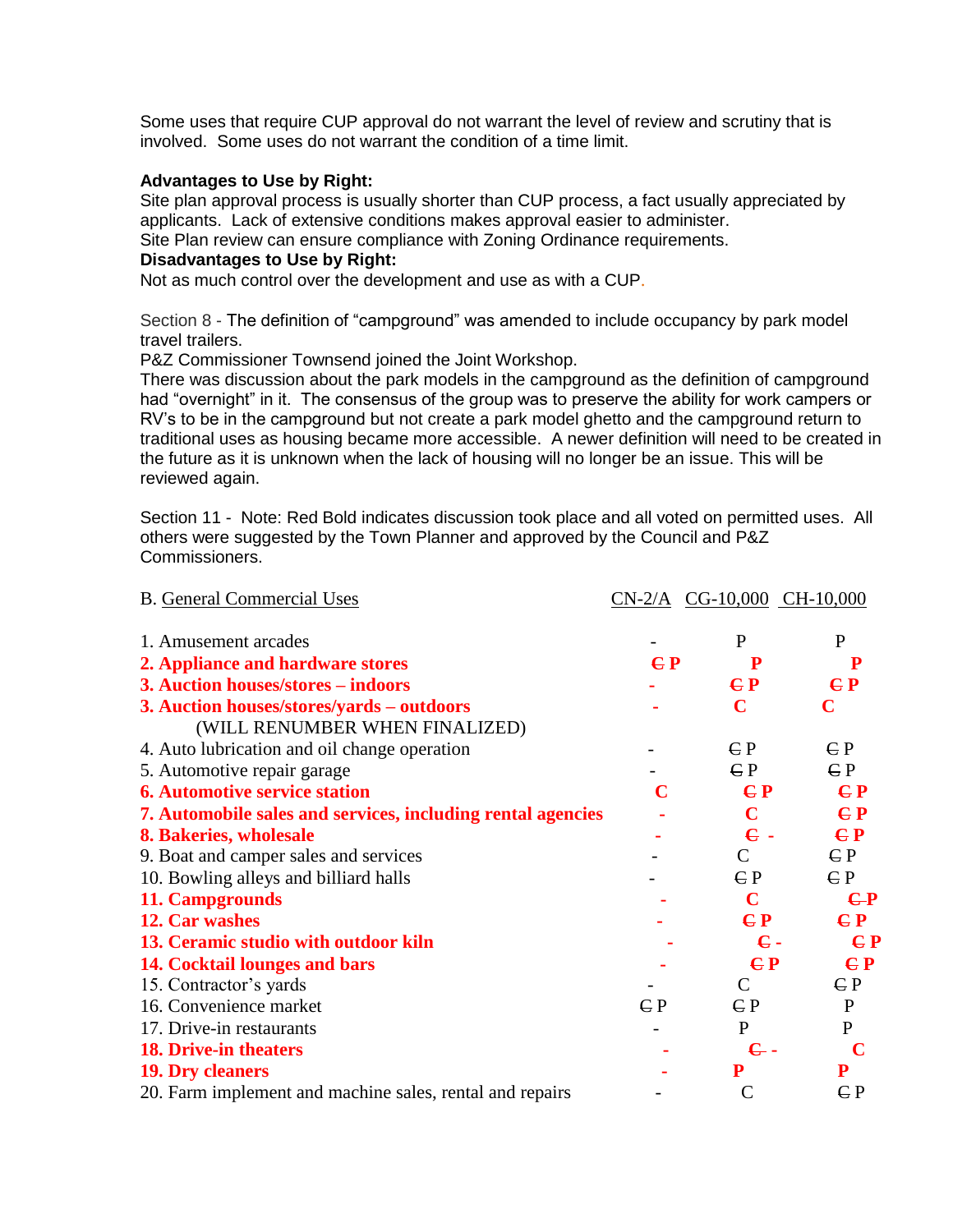| 21. Feed stores                                                     |            | $\epsilon$ P            | $\epsilon$ P |
|---------------------------------------------------------------------|------------|-------------------------|--------------|
| 22. General retail business establishments, except for Large Retail |            |                         |              |
| Establishments as defined in Section 8, engaged in selling          |            |                         |              |
| goods or services to the public provided that such uses are         |            |                         |              |
| conducted entirely within an enclosed building                      | P          | P                       | P            |
| 23. Hotels and motels                                               |            | $C$ $P$                 |              |
| 24. Large retail establishments as defined in Section 8             |            |                         |              |
| (establishments over 70,000 square feet are prohibited)             |            | $\mathbf{C} \mathbf{P}$ | $C_{\rm P}$  |
| 25. Laundry pick-up and delivery agencies                           | $\bf{e}$ . | $E$ P                   | $E$ P        |
| <b>25. Self Service Laundries</b>                                   | P          | P                       | P            |
| 26. Mortuaries                                                      |            | $\mathbf{C}$ P          | P            |
| 27. Motorcycle sales and services, including rental agencies        |            | C                       | $C_{\rm P}$  |
| 28. Nurseries and garden supply stores                              | C          | C P                     | C P          |
| 29. Public storage facilities (mini-storages)                       | - C        | $E$ P                   |              |
|                                                                     |            |                         |              |

Council Members and P&Z Commissioners took a break from 7:50pm to 7:54pm.

| 30. Recreational vehicle sales and service                                     |                            | $\mathsf{C}$            | $\mathsf{C} \mathsf{P}$ |
|--------------------------------------------------------------------------------|----------------------------|-------------------------|-------------------------|
| 31. Recreational vehicle and travel trailer parks                              |                            | $\mathcal{C}$           | $\mathcal{C}$           |
| 32. Restaurants conducted within a building including sale of                  |                            |                         |                         |
| alcoholic beverages                                                            | $\mathcal{C}$              | $\mathbf{P}$            | $\mathbf{P}$            |
| 33. Skating rinks                                                              |                            | $C$ $P$                 | ${\bf P}$               |
| 34. Stone and monument yards                                                   |                            | $\mathbf C$             | $\overline{\mathbf{C}}$ |
| 35. Theater                                                                    | $\overline{C}$             | $\mathsf{C}\,P$         | $\mathsf{C} \mathsf{P}$ |
| 36. Tire sales and service                                                     |                            | CP                      | $\mathbf{P}$            |
| 37. Truck and trailer rental, sales and service                                |                            |                         |                         |
| 38. Veterinarian office and small animal hospitals                             |                            | $\overline{\mathbf{C}}$ | P                       |
| 39. Vehicular storage yards (not including auto wrecking yards)                |                            | $\mathcal{C}$           | $\mathcal{C}$           |
| 40. Warehousing                                                                |                            | $\mathbf{P}$            | ${\bf P}$               |
| *41.* Canopies over gasoline -----------------------------------ELIMINATE LINE |                            |                         |                         |
| 42. Solid waste hauler's yard                                                  | $\epsilon$ .               | $\epsilon$ .            | C                       |
| 43. Wireless Telecommunications Facilities subject to the                      | $\mathbf C$                | $\mathbf C$             |                         |
| provisions of Section 14.5                                                     |                            |                         |                         |
| 44. Medical marijuana dispensaries subject to the                              |                            | P                       | $\mathbf{P}$            |
| provisions of Section 14.9.                                                    |                            |                         |                         |
| 45. Medical marijuana cultivation and infusion facilities                      |                            |                         | $\mathsf{C}$            |
| Subject to the provisions of Section 14.9                                      |                            |                         |                         |
| <b>46. RESTAURANTS WITH OUTDOOR DINING</b>                                     | C                          | ${\bf P}$               | P                       |
| 47. APARTMENTS, WHEN LOCATED ABOVE THE FIRST                                   |                            | ${\bf P}$               | P                       |
| <b>FLOOR OF THE BUILDING</b>                                                   |                            |                         |                         |
| C. Public and Semi-Public Uses                                                 | CN-2/A CG-10,000 CH-10,000 |                         |                         |
| 1. Day care centers and preschools                                             | E                          | $\mathbf C$             | $\epsilon$ .            |
| 2. Churches                                                                    | $-$ <b>P</b>               | $\epsilon$ P            | E P                     |
| <b>Legal Counsel needed</b>                                                    |                            |                         |                         |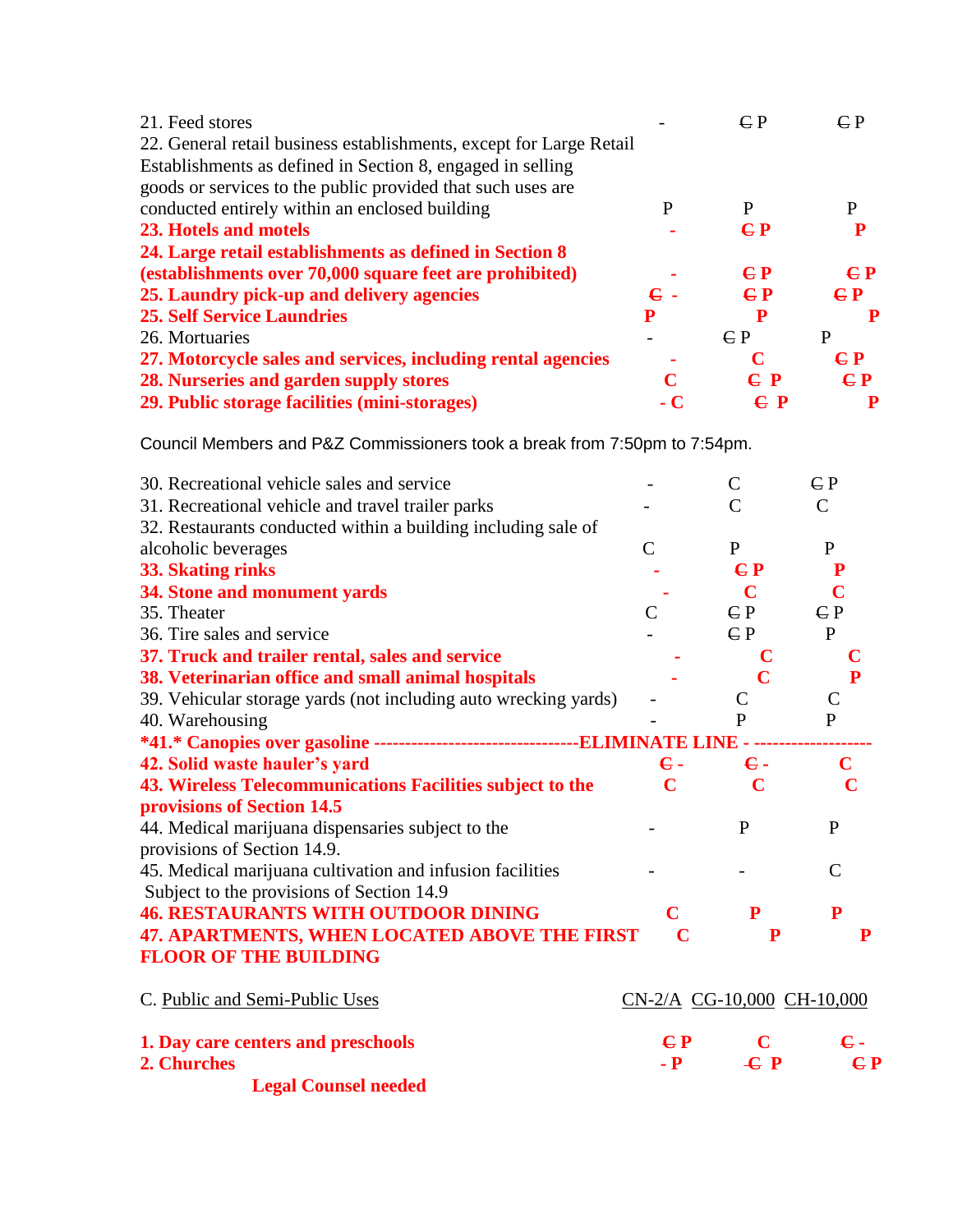| 3. Clubs and lodges including YMCA, YWCA and similar               |      |         |             |
|--------------------------------------------------------------------|------|---------|-------------|
| youth group uses                                                   | $-C$ | C       | $C_{P}$     |
| 4. Commercial trade or vocational schools                          |      |         | P           |
| <b>5. Convalescent homes and hospital</b>                          |      | C       | $C_{\rm P}$ |
| <b>6. Educational institutions, public or private</b>              |      |         | $\mathbf C$ |
| 7. Libraries and museums, public or private                        | C    | CP      | C P         |
| 8. Parks and recreational facilities, public or private, including |      |         |             |
| tennis, racquetball and handball clubs and facilities              | $-C$ | $C$ $P$ | $C$ $P$     |
| 9. Post office branch                                              | P    | P       | P           |
| 10. Public/private utility installations                           |      |         |             |

# D. Accessory Uses CN-2/A CG-10,000 CH-10,000

| 1. Accessory uses and structures located on the same site      |                  |                           |                         |
|----------------------------------------------------------------|------------------|---------------------------|-------------------------|
| as a permitted use                                             | P                | P                         | P                       |
| 2. Accessory uses and structures located on the same site      |                  |                           |                         |
| as a conditional use                                           | C                | C                         |                         |
| 3. A single family residence established as an integral part   |                  |                           |                         |
| of the commercial operation, for exclusive use by the          |                  |                           |                         |
| owner/operator of the business                                 | $-C$             | $C$ $P$                   | $\mathbf{C} \mathbf{P}$ |
| 4. Accessory retail propane sales, tanks 2000 gallons or less, |                  |                           |                         |
| subject to the issuance of a building permit                   |                  | P                         | P                       |
| 5. Metal Storage Containers                                    | See Section 14.7 |                           |                         |
| E. Temporary Uses                                              |                  | CN-2/A CG-10,000 CH10,000 |                         |
| Temporary uses as prescribed in Section 14.1                   | P                |                           | P                       |

Section 15 - At the February 8<sup>th</sup> Workshop, the Council asked for some information on required parking for uses in other communities to see how that compares with the parking requirements in the Tusayan Zoning Ordinance. Here are the results of this limited research:

|                   | Tusavan                     | Camp Verde                              | Sedona                                                                                                         | Estes Park, CO                                                                                             |  |
|-------------------|-----------------------------|-----------------------------------------|----------------------------------------------------------------------------------------------------------------|------------------------------------------------------------------------------------------------------------|--|
| Restaurant        | 1/100 sq. ft.<br><b>GFA</b> | $1/50$ sq. ft. public<br>floor area $+$ | Primarily on-site1/100 sq. ft. of<br>consumption& > customer service                                           |                                                                                                            |  |
|                   |                             | 1/employee                              | 16 seats= $1/100$ sq.<br>ft. GFA; $<$ 16 seats &<br>primarily off-site<br>$consumption =$<br>1/200 sq. ft. GFA | area                                                                                                       |  |
| General<br>Retail | 1/200 sq. ft.               | 1/200 sq. ft.                           | $1/250$ sq. ft                                                                                                 | 1/200 sq. ft.                                                                                              |  |
| Hotel             | 1/ guest rm.                | 1/guest $rm. +1$<br>per 2 employees     | <60 guest rms=1/rm<br>$+5$ ; $>60$ guest rms=<br>$1$ /rm + 10 spaces                                           | $1$ /rm $<$ 750 sq. ft;<br>$2$ /rm $>750$ sq.ft.+<br>1 per 3 employees<br>+75% pkg reg'd for other<br>uses |  |